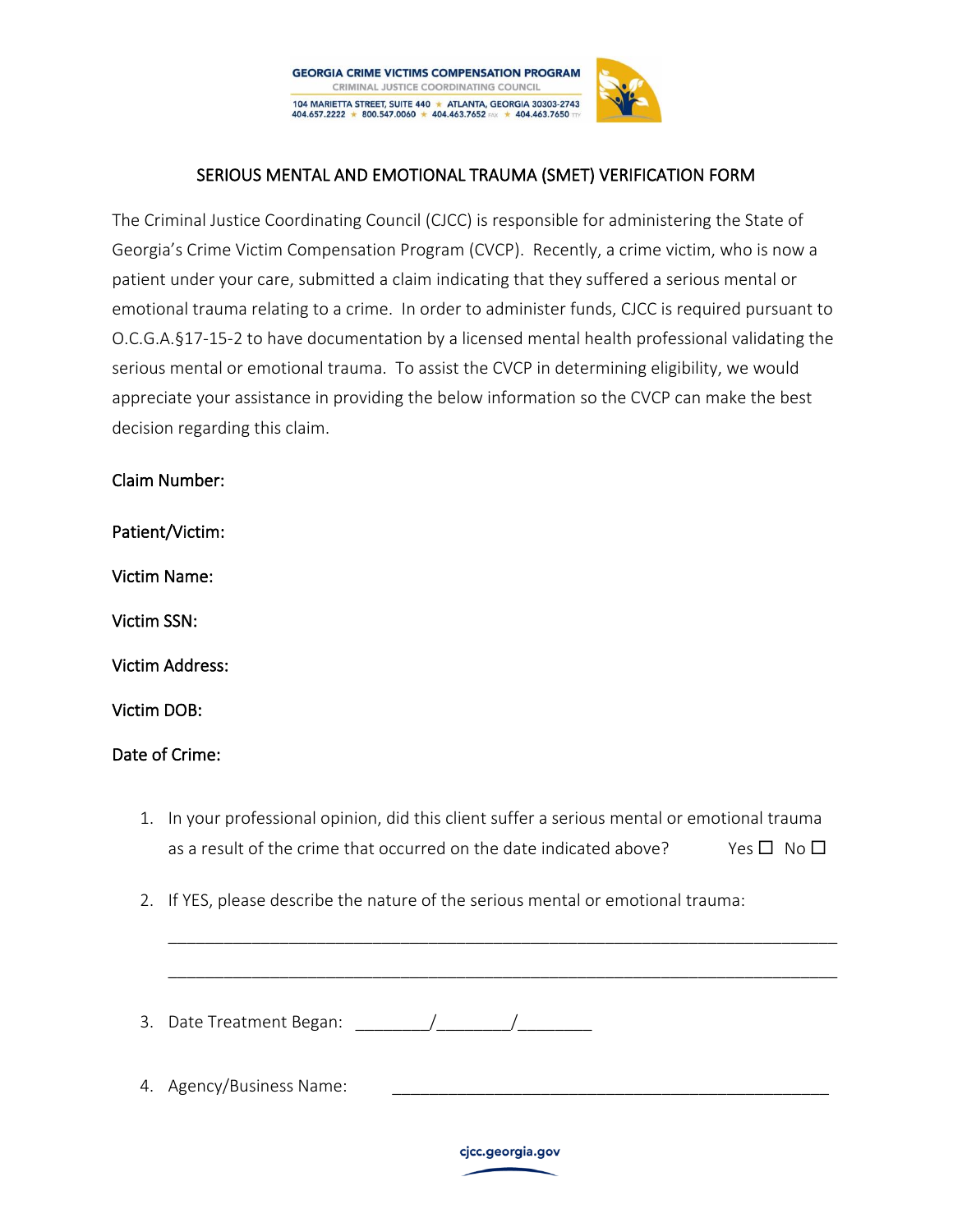



5. What type of treatment is being provided?

|    | <b>Medication Management</b>                                                                                                                                               |                                                                                                                                                                                |  |  |  |  |  |
|----|----------------------------------------------------------------------------------------------------------------------------------------------------------------------------|--------------------------------------------------------------------------------------------------------------------------------------------------------------------------------|--|--|--|--|--|
|    | Individual counseling                                                                                                                                                      | $\Box$                                                                                                                                                                         |  |  |  |  |  |
|    | Family counseling                                                                                                                                                          | $\mathbf{L}$                                                                                                                                                                   |  |  |  |  |  |
|    |                                                                                                                                                                            |                                                                                                                                                                                |  |  |  |  |  |
|    | Group counseling                                                                                                                                                           |                                                                                                                                                                                |  |  |  |  |  |
|    | Other                                                                                                                                                                      |                                                                                                                                                                                |  |  |  |  |  |
| 6. | Were any medications prescribed as a result of the crime? Yes $\square$ No $\square$<br>If YES, please list the name of each medication and the purpose of the medication. |                                                                                                                                                                                |  |  |  |  |  |
|    |                                                                                                                                                                            |                                                                                                                                                                                |  |  |  |  |  |
|    |                                                                                                                                                                            | 7. Was the client on any medications prior to the crime date? Yes $\square$ No $\square$<br>If YES, please list the name of each medication and the purpose of the medication. |  |  |  |  |  |
|    |                                                                                                                                                                            |                                                                                                                                                                                |  |  |  |  |  |
| 8. |                                                                                                                                                                            | Diagnosis: (Please use DSM diagnostic codes and categories.)                                                                                                                   |  |  |  |  |  |
|    | Code<br>Category                                                                                                                                                           |                                                                                                                                                                                |  |  |  |  |  |
|    |                                                                                                                                                                            |                                                                                                                                                                                |  |  |  |  |  |
|    |                                                                                                                                                                            |                                                                                                                                                                                |  |  |  |  |  |
|    |                                                                                                                                                                            |                                                                                                                                                                                |  |  |  |  |  |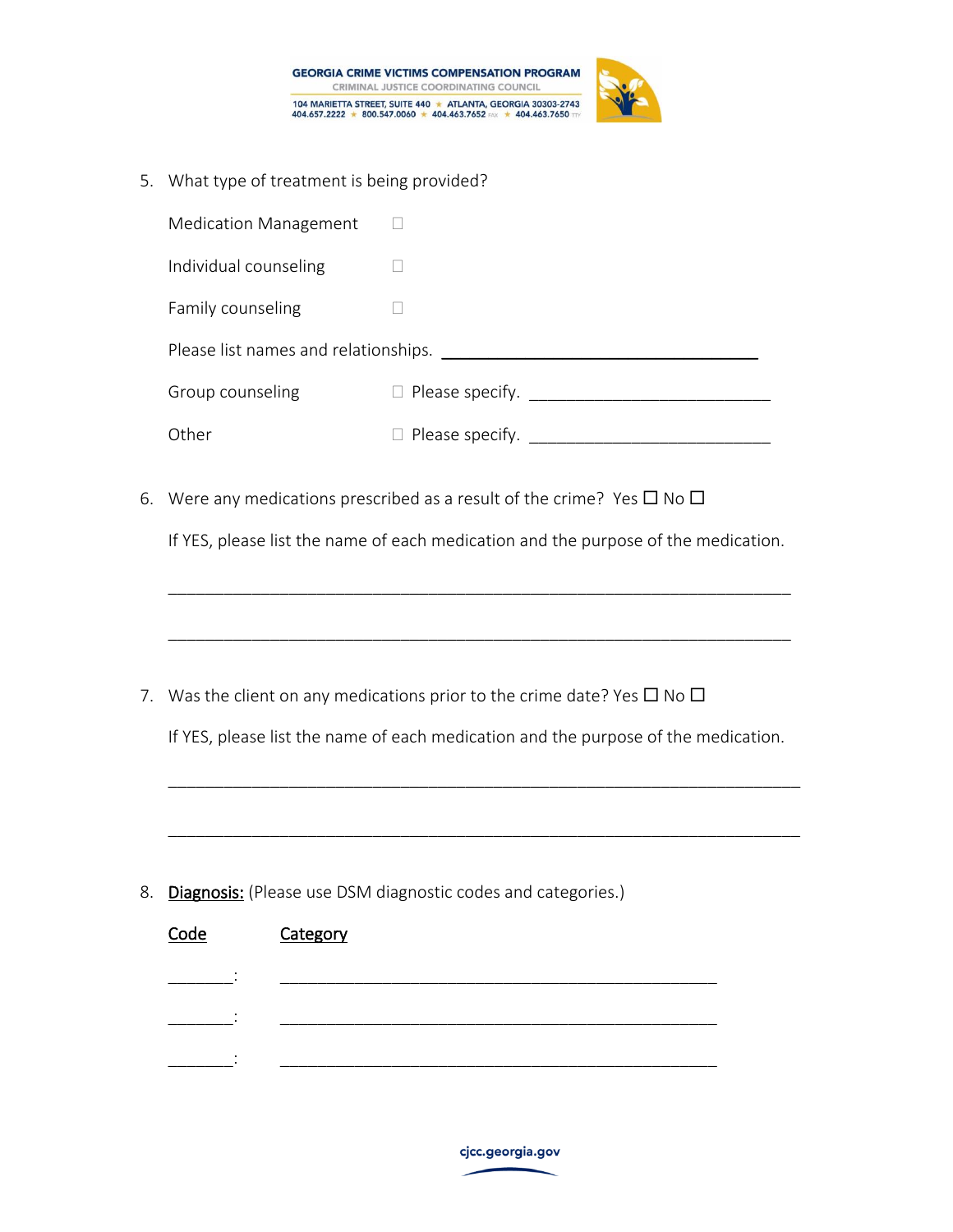

## 9. Check severity of client's dysfunction at this time

| $1 \quad 2$ |                      | $\overline{\mathbf{3}}$ |          | $-5$ | 6                              |        | 8 <sup>1</sup> |  |
|-------------|----------------------|-------------------------|----------|------|--------------------------------|--------|----------------|--|
|             | $\Box$ $\Box$ $\Box$ |                         |          |      | $\Box \qquad \Box \qquad \Box$ |        | $\Box$         |  |
| Mild        |                      |                         | Moderate |      |                                | Severe |                |  |

10. Describe the client's present symptoms, areas of dysfunction, and adaptive behavior in daily living. (including, but not limited to school performance and/or work activity, social functioning, and relationships with others)

\_\_\_\_\_\_\_\_\_\_\_\_\_\_\_\_\_\_\_\_\_\_\_\_\_\_\_\_\_\_\_\_\_\_\_\_\_\_\_\_\_\_\_\_\_\_\_\_\_\_\_\_\_\_\_\_\_\_\_\_\_\_\_\_\_\_\_\_\_\_

\_\_\_\_\_\_\_\_\_\_\_\_\_\_\_\_\_\_\_\_\_\_\_\_\_\_\_\_\_\_\_\_\_\_\_\_\_\_\_\_\_\_\_\_\_\_\_\_\_\_\_\_\_\_\_\_\_\_\_\_\_\_\_\_\_\_\_\_\_\_

\_\_\_\_\_\_\_\_\_\_\_\_\_\_\_\_\_\_\_\_\_\_\_\_\_\_\_\_\_\_\_\_\_\_\_\_\_\_\_\_\_\_\_\_\_\_\_\_\_\_\_\_\_\_\_\_\_\_\_\_\_\_\_\_\_\_\_\_\_\_

\_\_\_\_\_\_\_\_\_\_\_\_\_\_\_\_\_\_\_\_\_\_\_\_\_\_\_\_\_\_\_\_\_\_\_\_\_\_\_\_\_\_\_\_\_\_\_\_\_\_\_\_\_\_\_\_\_\_\_\_\_\_\_\_\_\_\_\_\_\_

\_\_\_\_\_\_\_\_\_\_\_\_\_\_\_\_\_\_\_\_\_\_\_\_\_\_\_\_\_\_\_\_\_\_\_\_\_\_\_\_\_\_\_\_\_\_\_\_\_\_\_\_\_\_\_\_\_\_\_\_\_\_\_\_\_\_\_\_\_\_

\_\_\_\_\_\_\_\_\_\_\_\_\_\_\_\_\_\_\_\_\_\_\_\_\_\_\_\_\_\_\_\_\_\_\_\_\_\_\_\_\_\_\_\_\_\_\_\_\_\_\_\_\_\_\_\_\_\_\_\_\_\_\_\_\_\_\_\_\_\_

11. Describe any psychological tests administered, if any, and explain how the results of the testing relate to the need for treatment.

12. Briefly describe your methods of treatment, including type, frequency, length of sessions, and projected duration.

\_\_\_\_\_\_\_\_\_\_\_\_\_\_\_\_\_\_\_\_\_\_\_\_\_\_\_\_\_\_\_\_\_\_\_\_\_\_\_\_\_\_\_\_\_\_\_\_\_\_\_\_\_\_\_\_\_\_\_\_\_\_\_\_\_\_\_\_\_\_

\_\_\_\_\_\_\_\_\_\_\_\_\_\_\_\_\_\_\_\_\_\_\_\_\_\_\_\_\_\_\_\_\_\_\_\_\_\_\_\_\_\_\_\_\_\_\_\_\_\_\_\_\_\_\_\_\_\_\_\_\_\_\_\_\_\_\_\_\_\_

\_\_\_\_\_\_\_\_\_\_\_\_\_\_\_\_\_\_\_\_\_\_\_\_\_\_\_\_\_\_\_\_\_\_\_\_\_\_\_\_\_\_\_\_\_\_\_\_\_\_\_\_\_\_\_\_\_\_\_\_\_\_\_\_\_\_\_\_\_\_